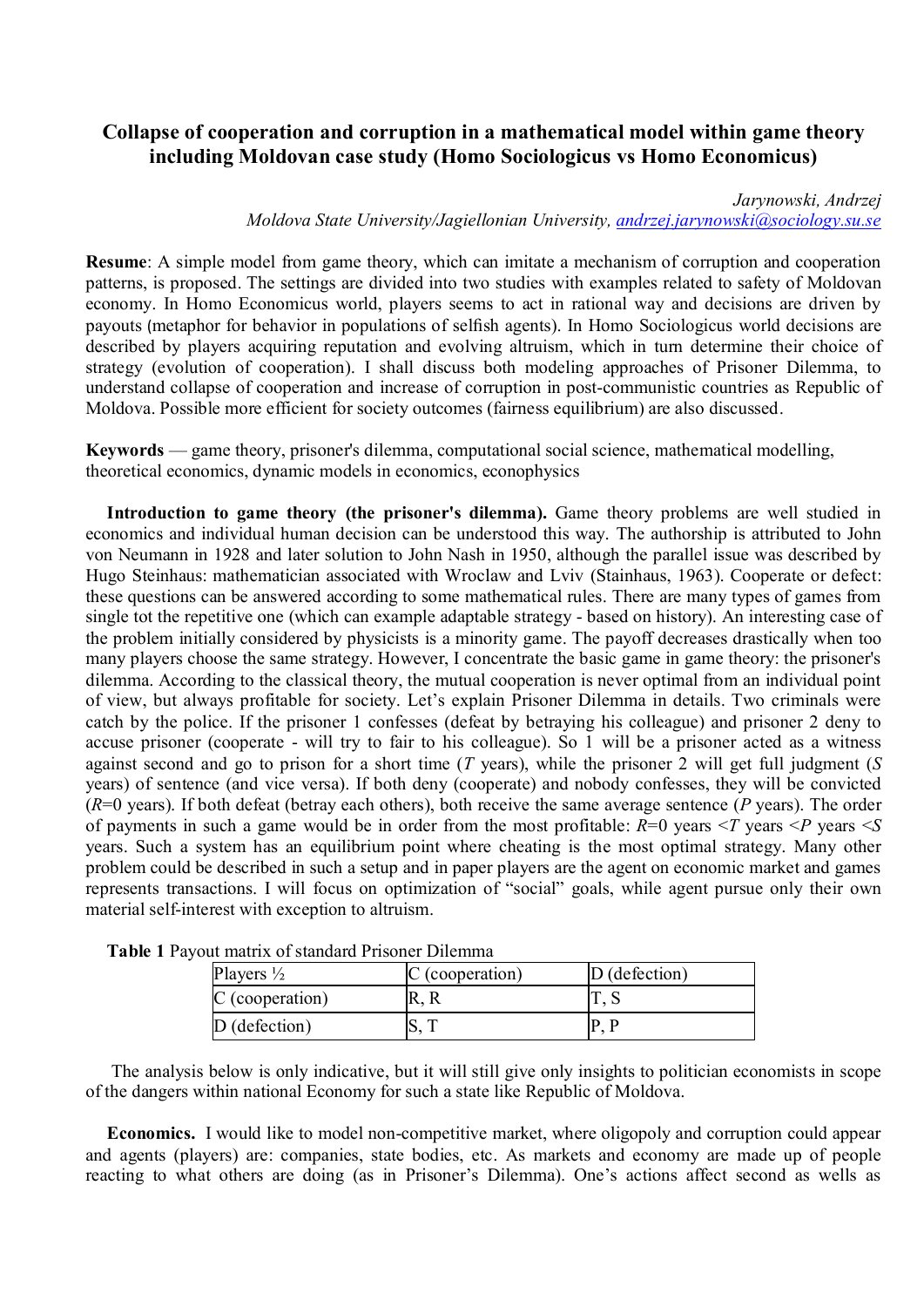everyone else's welfare within given Economy. Achieving a cooperative solution is very difficult if there is a change for exploitation others players or state (Keynes, 1936). Let's try understand interactions in national economy where in a single game, the agents can choose two strategies: to be the donor (Do) or acceptor (A) of bribe. If both agents always want to be a bribe acceptor, it leads to no illegal transaction (this case would describe a fair economy). The outcome (payoff) of such a game would is based on the fair market competition or cooperation (which is in-differentiable). If both agents choose Do, illegal transaction do not occurs between agents. If both agents want to give a bribe, it can lead to a situation where one buy some advantages from third site e.g. government official (for simplicity, let us assume that only the agent supporting ruling political party can bribe the government official). We must unify units of factors for different payoffs: the ability to compete in given game for both agents (depending on the position and adaptability of agents on the market), the amount of monetary/valued bribes, profit or loss in effect of corruption, the moral cost of participation in corruption and expected value of punishment (if caught).

|  | Table 2 Payout matrix of corruption system |  |  |
|--|--------------------------------------------|--|--|
|  |                                            |  |  |

| Do $(W1-L, W2+G-C-m)^*$ | $W1+G-C- m$ , $W2-L+C-m$        |
|-------------------------|---------------------------------|
| $W1-L+C-m, W2+G-C-m$    | W <sub>1</sub> , W <sub>2</sub> |

Expanding symbols (2): W1 and W2- potentials of players ("market values" of them), G- gain due to illegal transition L- lost due to illegal transition, C - value of a bribe, m - negative aspects of illegal transaction as sum of moral costs m<sub>C</sub> and expected value  $E(X)$  of fine cost F relative probability (p<sub>Catched</sub>): m=  $m_C + E(X) = m_C + (1-p_{\text{Catched}})^*0 + p_{\text{Catched}} * F$ . Star in Table 2(\*) corresponds to both donors game (DoDo), where state authority is taking a bribe.

From the long perspective of economy, the model parameters should depend on time or history and it would correspond to the evolutionary thunder. The provided analysis is only indicative, but the most important factor driving the corruption is a profit function:  $G - C - m$ . To do a proper economic analysis, we must bring all the factors to utility (as in classical and neoclassical economics methodology). Afterward, one could look for equilibria (Nash-type or Min-Max) and compare the resulting strategies.

We note that the game theory has already came several times to describe the phenomenon of corruption. Understanding mechanisms of corruption is a step to combat this practice (Jarynowski, 2010). In countries where corruption is rife as Republic of Moldova, there are suggestions on reducing regulation (transparency) by state authority of firm or individual behavior in an effort to ensure that private and public interests are brought into line (move attractiveness from strategy DoDo to AA and decreasing factor G). Effective legal sanctions can change the outcome of the corruption game, namely, decision of the parties to engage in a corrupt transaction. It leads to a new equilibrium with lower corruption level, but never allows to rid off this problem. Moreover, implement public fines or other sanctions (increasing probability of catching -  $p_{\text{catched}}$ ) and fines value - F) is not optimal if these agents (state authorities) are already engaged in taking bribes themselves (Macrae, 1982).

Let illustrate it on example of possible case in Moldova (based on private correspondence of the author). Two foreign investors want to buy sugar factory. A large proportion of the times and the energy of entrepreneurs and businessman is spent dealing with government agencies in developing countries. Clients prefer bribing, instead of waiting long queues or getting rejected their applications. Rules, regulations, state monopolies, rationing of goods that are short in supply and publicly owned firms create many opportunities for corruption (countries with liberal economy and free market experience less corruption). Excessive bureaucracy (even due to anti-corruption regulation) or red carpet (huge competence of state actors) cause usually more bribe to government officials (Bayar, 2003). Both of mentioned investors hired local - Moldovan consultants (intermediates) with "extra allowance" to proceed transaction (corruption acts as an implicit tax). Let assume consultant of investor 2 has connections to ruling party. Its representation of DoDo scenario and corresponding to Table 2, gain of this treatment must be greater than costs  $(G>C+m)$ . Then, Player 2 is the winner and player 1 is the looser, but society is also on lost position (-G as inefficiency in the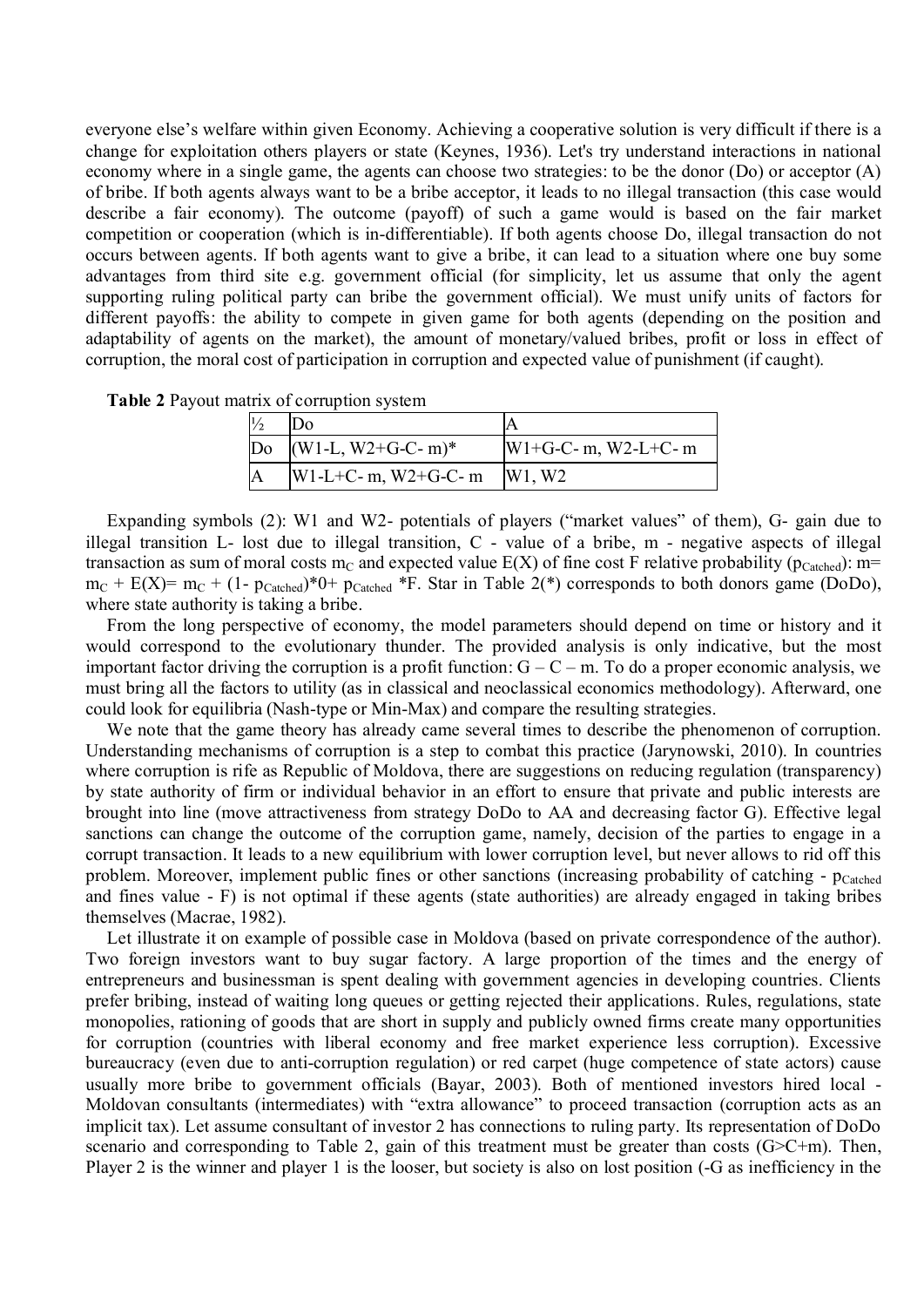market). Moreover, cost of preparation to investment (L) is lost to player 1 and probably this agent will not invest in Moldova any more (discourages of entrepreneur, which in turn affects investment, growth and development of the country).

**Sociology.** Building a cooperative society involves moral education; values, norms of the society. Postcommunism transformations leaded to protection of political elites with implementation democratic procedures, with huge mistrust levels among citizens. Private networks are very often engine of economy and cooperation is missing due to disappointment of previous as current institutional system. Lack of cooperation leads to severe economic difficulties, massive corruption, and make society poorer and unequal (Howard, 2003). However, human societies are organized around altruistic, cooperative interactions. The emergence of moral/social norms and rebuild the trust, even destroyed during communism time, is still possible (Nowak, 2005). Let consider model of game where agents plays in pairs and have two possibilities: to cooperate (C) or to defect (D). The probability of cooperation depends linearly, both on the player's altruism and the coplayer's reputation. Collective behavior is introduced by altruistic optimism (punishment) and reputation reciprocity (fail). Agents can establish the best strategy in repeated games. The final, stationary probability of cooperation can vary sharply with the initial conditions and jumps to minimal or maximal value for some critical conditions. Specification of the rules as initial conditions have impact on final states as well as on dynamics of the system. If only the reputation could vary one would observe coexisting strategies [Fig. 1] but with altruism change all players choose only one strategy [Fig. 2]. In both approaches, payoffs are not relevant and only mutual interaction between players are significant. We also observe, that the transition state close to the boarder between the two regimes can be described as Gaussian cumulative distribution function.

Each of two identical players has two different strategies: to cooperate (C) with the other or to defect (D) from cooperation. The probability that *i* cooperates with *j* depends on level of (Jarynowski, et al. 2012):

- Reputation *W* of co-player

- Altruism *ε* of player *i*, as a measure of her/his willingness to cooperate with others.

$$
P(i,j) = W_j(i) + \varepsilon_i
$$

If  $P(i,j)$  is set 1, if  $P(i,j)$ <0 then 0. Reputation - *W* is in range of [0,1] and Altruism - *ε* is in range of [-1/2,1/2]. Reputation of player increase (decrease) if he cooperates (defects). Altruism of player increase (decrease) if co-player cooperates (defects). Speed of change for reputation/altruism is defined by  $x_W/x_c$  as a percentage change of reputation / altruism.

$$
(C) \varepsilon := (0, 5-\varepsilon)x_{\varepsilon} + \varepsilon
$$

(D) *ε :*= *ε* + (-0,5-*ε*)*x<sup>ε</sup>*

$$
(C) W := (1-W)x_W + W
$$

(D)  $W := W - Wx_W$ 

Possible mutual choices (in agreement with Prison Dilemma's notation from Table 1) : R- both cooperate, S- co-player defects when a player has cooperated, T- player defects when the co-player has cooperated, Pboth defect.

In our simulations, there are from 100 to 1000 players in game with some initial conditions *W* and *ε*. Connections between players are implemented as a fully connected graph, square lattice or Erdős–Rényi graph (where private networks of contacts seem to be very important).

| Parameters/<br>scenario | <b>Model descriptions</b>                                                                       | <b>Observations</b>                                                                      |
|-------------------------|-------------------------------------------------------------------------------------------------|------------------------------------------------------------------------------------------|
| $\varepsilon$ =const    | $x_W$ =0,5 and Reputation changes in "bisection" way and<br>altruism is constant                | Mutual choices exist and create symmetric<br>coexisting frequencies curves [Fig. 1 left] |
| $\varepsilon$ =const    | $x_W = W'$ and W' is reputation of co-player, so player's<br>reputation change as quickly as W' | Symmetry broken – cooperation is more<br>common, unstable final states [Fig. 1 right]    |

**Table 3** Model scenarios and outcomes for different configurations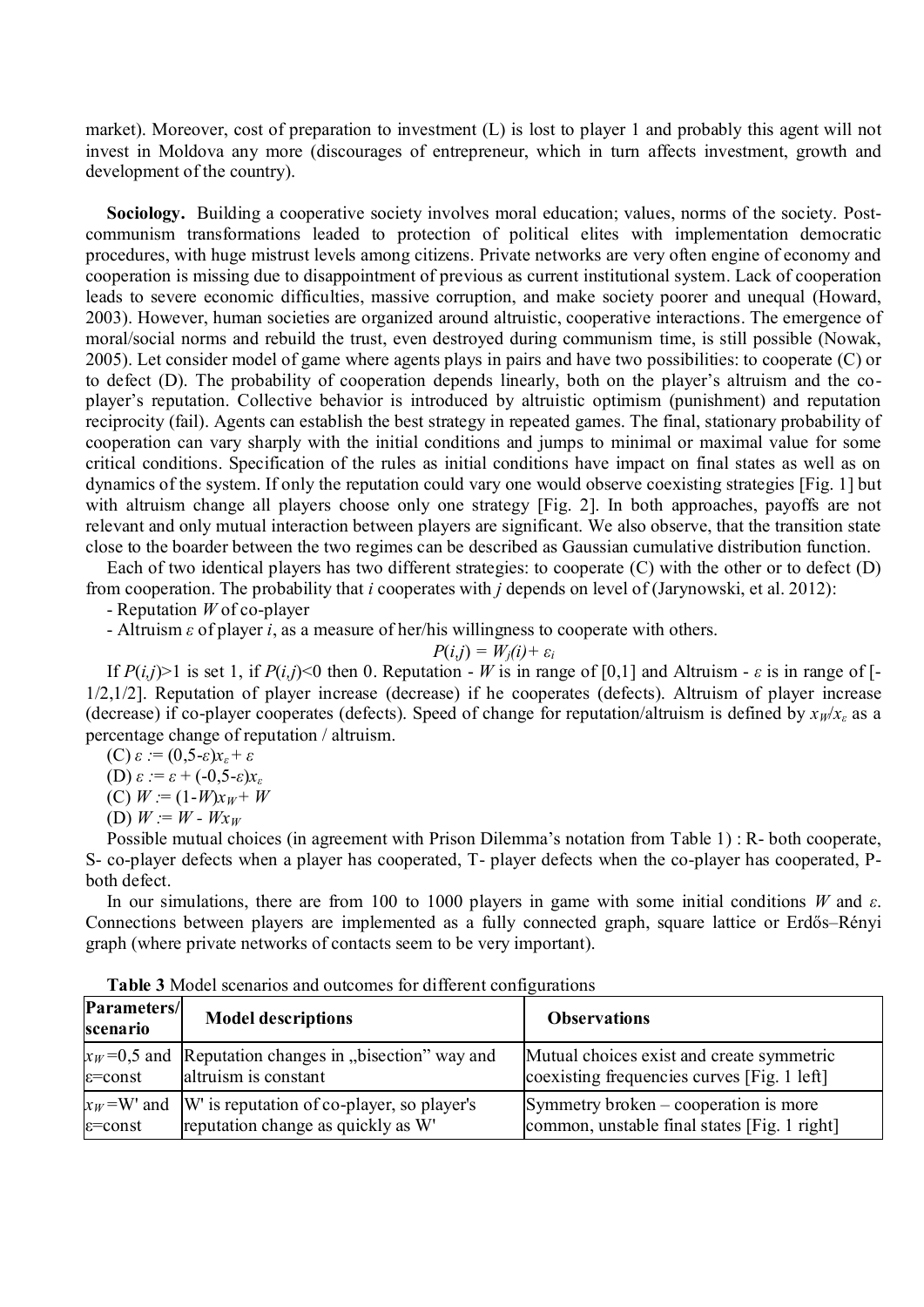| $x_{\varepsilon} = 0,5$         | $x_W$ =0,5 and Reputation and altruism changes in<br>"bisection" way the same time     | All players choose only one strategy, and the<br>initial state is divided into two attractors [Fig. 2] |
|---------------------------------|----------------------------------------------------------------------------------------|--------------------------------------------------------------------------------------------------------|
| $x_{\varepsilon} = \{0, 5; 0\}$ | $x_W$ =0,5 and Altruism changes only in some cases: CC<br>(goes up) and CD (goes down) | Symmetry broken – cooperation is more<br>common, non-full negative state                               |
| $W_i(i)$                        | Individual vision of agent's W                                                         | System slows down                                                                                      |
| E-R or<br>lattice               | Agents on special networks                                                             | Spatial correlations appear                                                                            |

Firstly, let consider constant altruism scenarios  $\varepsilon$ =const ( $x_\varepsilon$  =0). If altruism is unchangeable lifelong, all spectrum of behaviors  $(R S, T, P)$  are observed in the system [Fig. 1 left].



**Fig. 1**  $\varepsilon$ =const. Left - Frequencies of mutual choices for  $x_W$  =0,5. Right - Spontaneous transitions between reputation's states (0/1) for  $x_W = W'$  (, Positive" state 1 dominates).

Let consider case where both  $x_W$  and  $x_\varepsilon$  are non-zero. For simplicity, let assume that both are equal to 0,5. Because of both parameters change, we could draw strategies versus constant vector of initial states *W* and *ε.*



**Fig. 2** Phase separation of clean cooperating or defecting for given initial conditions, the mixed phase around anti-diagonal